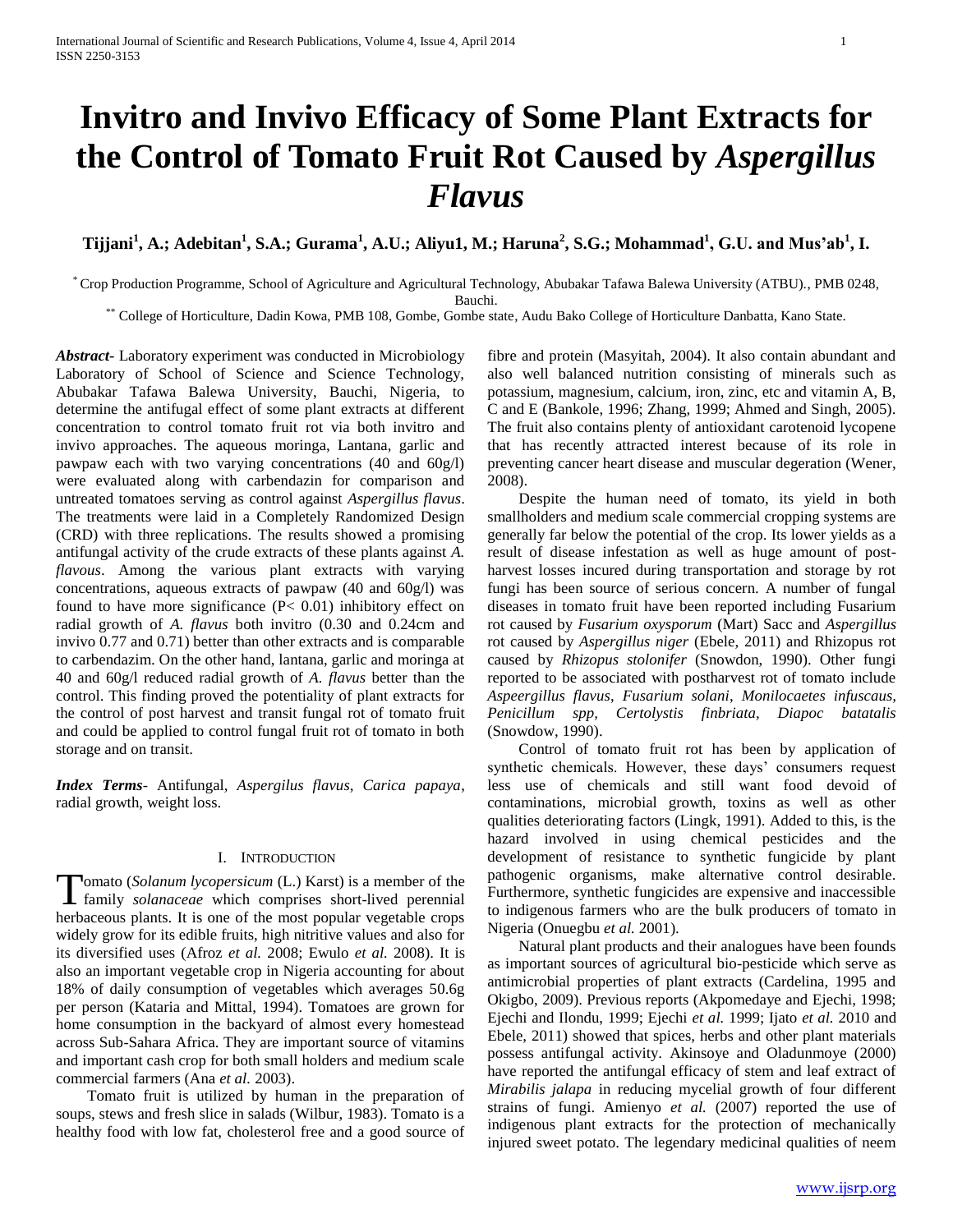tree have been known for a long time and their aqueous leaf extracts have systemic actions (Egunjob and Onoyemi, 1981; Sownumi and Akinusi, 1983).

 Investigation on the antifungal properties of *Moringa oleifera, Allium sativum, Carica papaya and Azadrachta indica* on rot fungal pathogen on post harvest tomato fruits is therefore aimed at in this finding. This is to serve as a relative alternative to the use of synthetic chemicals to extend the shelf life of tomato so as to reduce or eliminate loss due to post harvest rot caused by phytopathogens mainly fungi and the resultant economic loss to the farmers, traders and consumers.

## II. MATERIALS AND METHODS

## **Study Area**

 The experiment was conducted in the microbiology laboratory of School of Science and Science Technology, Abubakar Tafawa Balewa University Bauchi in 2007. Bauchi town is located on latitude  $10^017^{\circ}$ N and longitude  $90^049^{\circ}$ E situated at (609.37m) above the sea level. Bauchi lies in Northern Guinea Savannal ecological zone of Nigeria.

### **Collection of Tomato Fruits**

 Tomato fruits with symptoms of rot were randomly collected from Muda-Lawal Market at Bauchi, Bauchi State, Nigeria. Fresh and healthy tomatoes were also collected from the market and packed into a sterile polythene bag already lined with soft paper and taken to the laboratory for further studies.

#### III. PREPARATION OF MEDIA

## **Preparation of Potato Dextrose Agar,**

 19.5 grams of Potato Dextrose Agar (PDA) was weighed and poured into a clean 250millilitres conical flask. 250mls of distilled water was added and stired vigorously to dissolve. Cork was inserted into the conical flask and sealed with masking tape. The content was autoclaved at  $121^{\circ}$ C for 15minutes and allowed to cooled at room temperature.

## **Collection and Extraction of Plant Materials**

 Moringa, pawpaw, and lantana were collected from Federal College of Forestry Jos, Plateau State and fresh garlic bulbs were purchased from Muda Lawal Market, Bauchi. The plant leaves were dried for three days at room temperature  $(28\pm 2^0)$  to reduce the moisture, these dried leaves were ground using pistil and mortar into powder. The garlic bulbs were dried at room temperature  $(28+2^0)$  for seven days and ground using a grinder to get garlic powder. To get concentrated solution of these plant extracts two lots (40 and 60g/l) respectively of the powdered form of the extracts were dissolved in 1 litter of distilled water separately, vigorously agitated and left for 24 hours to stud before filtration. The filtrates were used as the plant extracts in the experiment.

## **Isolation of Fungi from Tomato**

 Fruits exhibiting symptoms of spoilage were brought into the microbiology laboratory for the isolation of pathogen. Ten rotted fruits were washed with clean water and surface sterilized

with 70% ethyl alcohol. A sterile scarpel was used to cut 3mm x 3mm section of tissue from the tomato moving from the healthy portion to the diseased portion where fungi is likely to be more active. Cut portion of tomato were asceptically placed on potato dextrose agar in petri plates and incubated for four (4) days at ambient temperature of  $25^{\circ}C \pm 3^{\circ}C$  (Banduni, 1988). The set up were observed for 7 days until the organism became fully grown. Pure culture of the isolates were obtained after series of inoculations into sterile potato dextrose agar.

#### **Invitro Assessment of the Effect Plant Extract on** *A. flavus***.**

 The approach of Amadioha and Obi (1990) was used to evaluate the antifungal effect of the extracts on fungal growth invitro by creating four equal sections on each plate by drawing two perpendicular lines at the bottom of the plate. The point of intersection indicate the centre of the plates. This was done before dispensing the PDA into each of the plates. The extracts were poured into the flask, plugged with cotton and heated for about 10minutes to avoid contamination (Madari and Singh, 2005). About 2ml of the extract of various plant materials were separately introduced into petri-plates containing the media (poisoned food method) Nene and Thapilyal, 2002). A disc of 6mm diameter of the pure isolate each was placed on the extract in place with PDA at the point of intersection of the two perpendicular lines drawn at the bottom of the plate. Control plates were without any plant extract but sterile distilled water were added. After twenty four hours, the progress of the radial mycelia growth was measured and subtracted from the initial diameter and the difference were recorded and kept for later analysis.

## **Invivo Assessment of the Effects of Plant Extract on**  *Aspergillus flavus*

 Fresh, healthy tomato fruits purchased from Muda-Lawal Market in Bauchi were washed with tap water, rinsed with distilled water and surface sterilized with 60% ethanol. With 6mm diameter sterile cork borer 2cm long cylinderical cores were removed from each fruit, discs of 5days old culture of the pathogen isolate were removed from the agar plates and placed in the holes on each fruit including the control. Prior to inoculation the tomato fruits were treated with various concentrations of the plant extracts with the exception of the control which were treated with distilled water only. The treatments were arranged in a completely randomized design with three replications. The radial growth of *Aspergillus spp* and weight loss of tomatos were recorded at interval of 24 hours for five (5) days.

## IV. DATA COLLECTION

The data collected include the following

- i. Initial weight of tomato prior to treatment.
- ii. Initial cut of 0.6cm made before inoculation.
- iii. Daily weight loss at the interval of 24hours for each tomato for five (5) days by subtracting the new weight from the initial weight.

 Daily radial growth at the interval of 24hours for each tomato for five (5) days by subtracting the new radial increase from the initial, using a meter rule.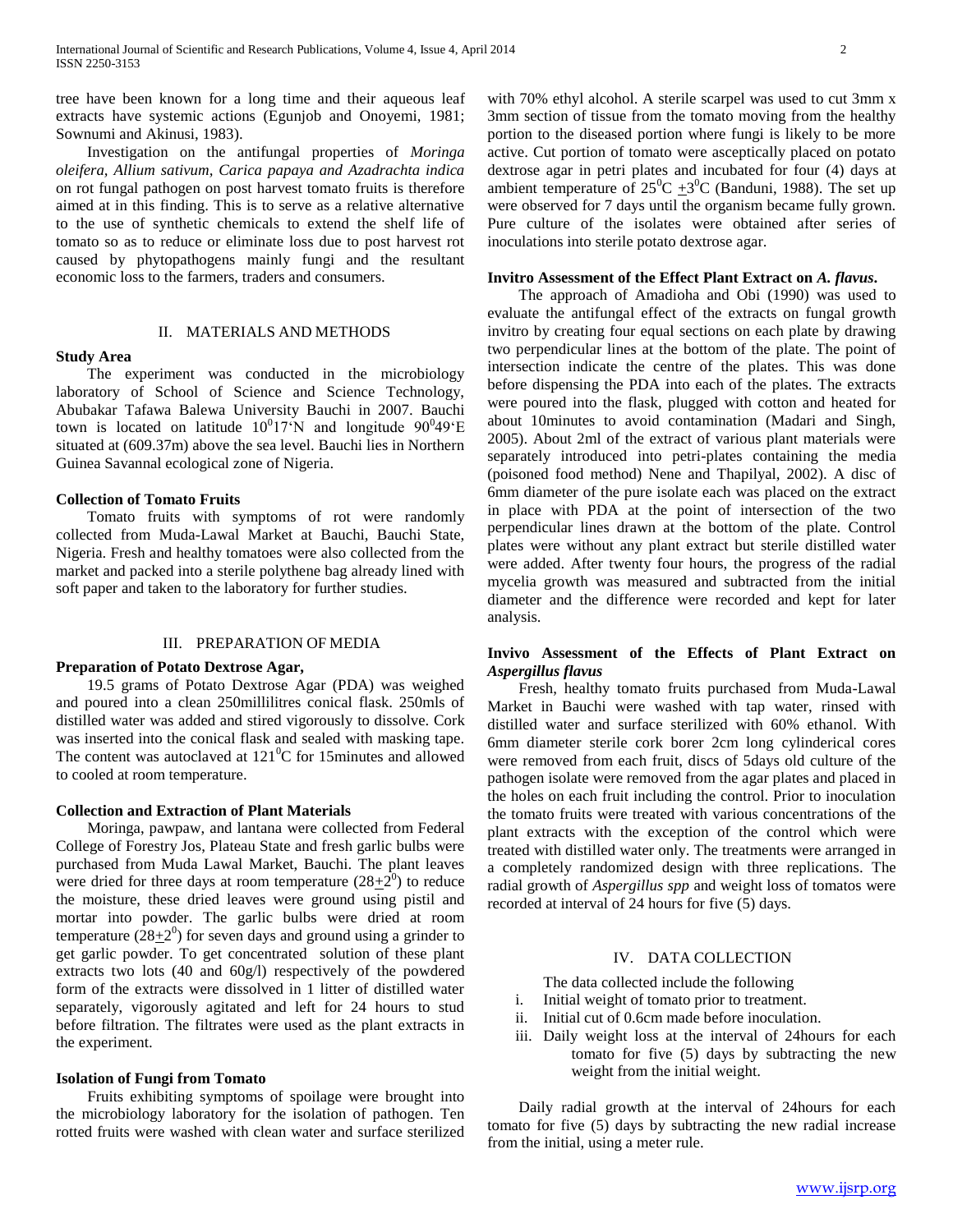## V. DATA ANALYSIS

 The data collected were subjected to analysis of variance using spss statistical package and the means were separated using Duncan's Multiple Range Test (DMRT).

#### VI. RESULTS

 Table 1 shows the various plant extracts, their botanical name, family they belong to and the active components contained in each plant extract that act against the pathogen.

## **Table 1:Plant pesticides used in the study and their active component(s).**

| Plant used | Part of plant used | Botanical name       | Family         | Active component    |
|------------|--------------------|----------------------|----------------|---------------------|
|            |                    |                      |                |                     |
| Lantana    | Leave              | Lantana camara       | Verbenaceae    | Lantadene           |
| Moringa    | Seed               | Moringa okifera      | Moringaceae    | Saponins            |
| Garlic     | <b>Bulb</b>        | Allium sativum $(L)$ | Amaryllidaceae | Diallyl sulfide     |
|            |                    |                      |                | Diallyl trisulfide  |
| Pawpaw     | Leaves             | Carica papaya        | Caricaceae     | Purpin, Acetogenins |

Source: (Dhaliwal and Ramesh, 2001)

 The antifungal efficacy of crude plant extracts of pawpaw, lantana, garlic and moringa on wounded tomato fruits being inoculated with mycelial disc of the isolate of *A. flavus* was shown in table 2. All test plants significantly  $(P<0.01)$  reduced the mycelia growth of the pathogen than the control. Pawpaw at 40 and 60g/l showed a significant ( $P \leq 0.01$ ) reduction in the reduction of radial growth recording the lowest result of (0.30cm and 0.24cm) respectively and comparable to carbendazim which recorded (0.30cm) in the result. The result also indicated that garlic and moringa did not differed statistically in radial mycelia reduction.

 The effect of concentrations of plant extracts on radial mycelia growth of *A. flavus* invivo is presented in table 3. Pawpaw at 40 and 60g/l significantly (P  $\leq$  0.01) reduced the radial growth of *A. flovus* in infected tomato with lowest values (0.74 and 0.77cm) better than other plant extracts and even the fungicide (carbendazim). Moringa, lantana and garlic also inhibited the radial growth of *A. flavus* better than the control but without significant difference among their concentrations.

Similarly, significant ( $P \leq 0.01$ ) difference was observed between different concentrations of the plant extracts on weight loss of tomato fruits infected by *A. flavus* as shown in table 4. Pawpaw at 40 and 60g/l reduced weight loss of tomato with (2.70g and 2.66g) respectively better than the concentrations of other plants. This is followed carbendazim (2.96g) and moringa (3.68g and 3.65g).

**Table 2:Invitro effect of some plant extracts at different concentration on** *Aspergillus flavus*

| Treatments       | (plant Concentration $(g/l)$ )          | Radial                  | growth |
|------------------|-----------------------------------------|-------------------------|--------|
| used)            |                                         | (cm)                    |        |
| Moringa oleifera | 40                                      | $0.57^{\overline{abc}}$ |        |
|                  | 60                                      | $0.78$ <sup>abc</sup>   |        |
| Lantana camara   | 40                                      | 1.04 <sup>cd</sup>      |        |
|                  | 60                                      | 0.85 <sup>bcd</sup>     |        |
| Allium sativum   | 40                                      | $0.64$ <sup>abc</sup>   |        |
|                  | 60                                      | $0.58$ <sup>abc</sup>   |        |
| Carica papaya    | 40                                      | 0.30 <sup>ab</sup>      |        |
|                  | 60                                      | $0.24^{\rm a}$          |        |
| Carbendazim      | 2.0                                     | 0.30 <sup>ab</sup>      |        |
| Control          | 0                                       | $1.38^{d}$              |        |
| LS               |                                         | $**$                    |        |
| $SE+$            | $\sim$ $\sim$ $\sim$<br>- - -<br>$\sim$ | 0.19                    |        |

SE: Standard error, LS: Level of significance

 Mean followed by same alphabet are not significantly different using DMRT at  $(P = 0.01)$ 

| Table 3: Effect of different concentrations of plant extracts on |
|------------------------------------------------------------------|
| mycelia growth of Aspergillus flavus on infected tomato          |

| Treatments<br>(plant) | Concentration $(g/l)$ | Radial<br>growth      |
|-----------------------|-----------------------|-----------------------|
| used)                 |                       | (cm)                  |
| Moringa oleifera      | 40                    | 1.08 <sup>abc</sup>   |
|                       | 60                    | $1.04$ <sup>abc</sup> |
| Lantana camara        | 40                    | 1.31 <sup>cd</sup>    |
|                       | 60                    | 1.25 <sup>bcd</sup>   |
| Allium sativum        | 40                    | 1.21 <sup>bcd</sup>   |
|                       | 60                    | 1.14 <sup>bcd</sup>   |
| Carica papaya         | 40                    | $0.77^{\rm a}$        |
|                       | 60                    | $0.74^{\rm a}$        |
| Carbendazim           | 2.0                   | $0.94^{ab}$           |
| Control               | 0                     | $1.45^{\rm d}$        |
| LS                    |                       | **                    |
| $SE+$                 |                       | 0.11                  |

SE: Standard error, LS: Level of significance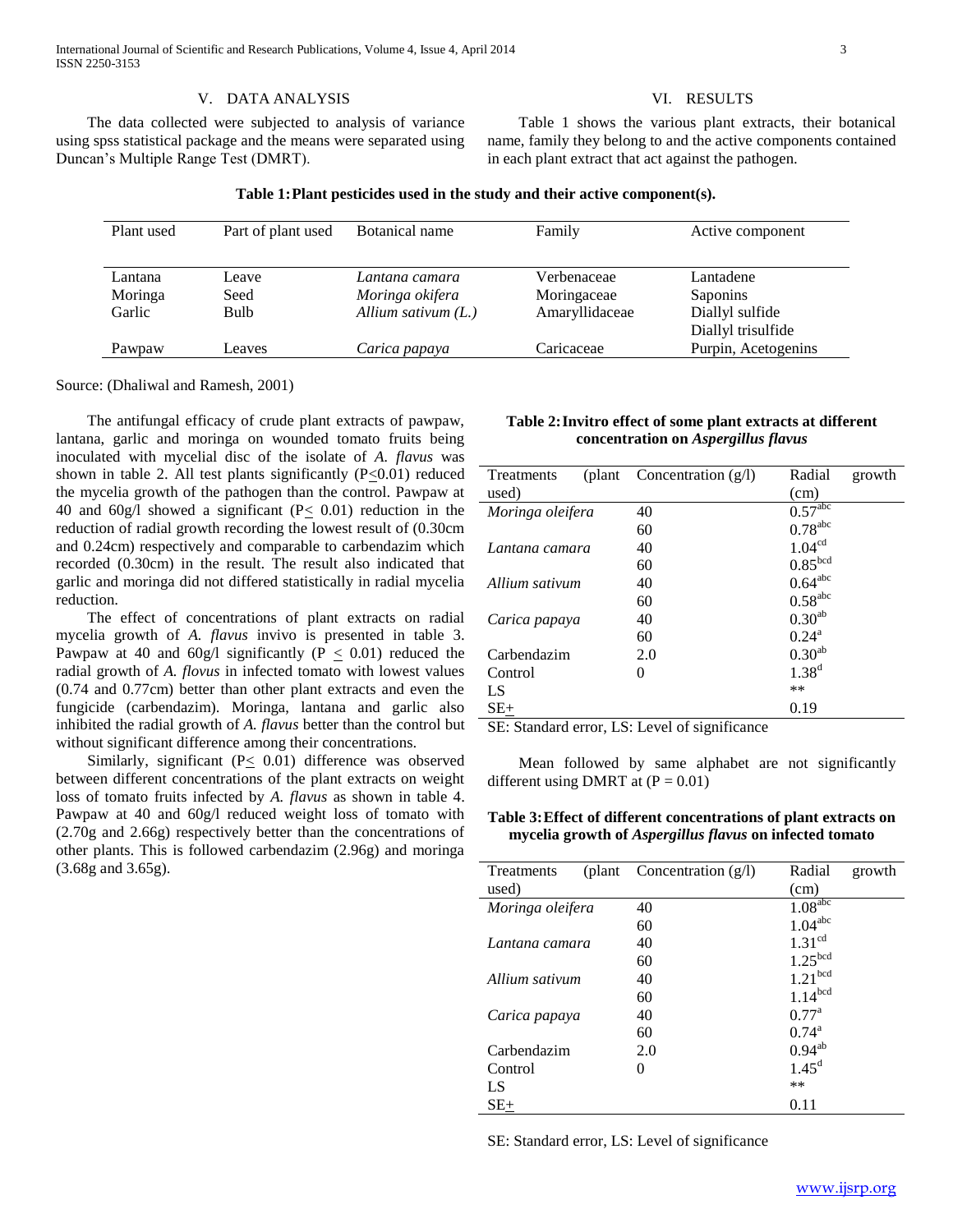Mean followed by same alphabet are not significantly different using DMRT at  $(P = 0.01)$ 

## **Table 4:Effect of different concentration of plant extracts on weight loss of tomato infected by** *Aspergillus flavus*

| Treatments<br>(plant) | Concentration $(g/l)$ | Radial<br>growth     |  |
|-----------------------|-----------------------|----------------------|--|
| used)                 |                       | (cm)                 |  |
| Moringa oleifera      | 40                    | $3.68^{\circ}$       |  |
|                       | 60                    | $3.65^{\circ}$       |  |
| Lantana camara        | 40                    | $4.05^{\text{de}}$   |  |
|                       | 60                    | $3.91^d$             |  |
| Allium sativum        | 40                    | $4.31$ <sup>ef</sup> |  |
|                       | 60                    | $4.24^{f}$           |  |
| Carica papaya         | 40                    | $2.70^{\circ}$       |  |
|                       | 60                    | $2.66^{\circ}$       |  |
| Carbendazim           | 2.0                   | $2.96^{b}$           |  |
| Control               | $\Omega$              | $4.42^{\rm f}$       |  |
| LS                    |                       | **                   |  |
| $SE+$                 |                       | 0.08                 |  |

SE: Standard error, LS: Level of significance

 Mean followed by same alphabet are not significantly different using DMRT at  $(P = 0.01)$ 

## VII. DISCUSSION

 The primary reason for the application of synthetic chemicals on crops is to reduce crop loss due to plant pathogens to a level that is economically tolerable. This has reduce the crop loss, thereby increase crop production but with detrimental effects on the environmental quality and human health. This study was intended to provide some of the information required in the use of different concentrations of pawpaw, lantana, moringa and garlic extracts as an alternative to synthetic fungicides for the effective control of fruit rot. The pathogen associated with post harvest deterioration in this finding was *A. flavus*. The extracts of *Lantana camara, Carica papaya, Moringa oleifera* and *Allium sativum* are of great use in agriculture, public health, medicine, cosmetics and many more.

 Investigation on the antifungal properties of *C. papaya, L. camara, M. oleifera* and *A. sativum* on the growth of isolates of *A. flavus* both in vitro and invivo showed that crude extracts of these plants posses some inhibitory components which caused significant reduction in mycelial growth of the fungus both invitro and invivo. This agrees with the results of Amadioha (1998), Owolade and Osikanlu (1999) and Adejunmo *et al.* (2000) who reported the efficacy of extracts from *C. papaya, A. ciliata, C. odirata,* among other extracts in reducing the mycelial growth of *Erysiphe cichoracearum, Collectrotrichum capsid* and *Protomycopsis phaseoli,* which compared favourably with the chemical fungicides Benlate and Ridomil. Tijjani *et al.* (2010) reported a significant inhibitory property of neem (*A. indica*) and moringa (*M. oleifera*) extracts on mycelia growth of *Rhizopus stolonifer*. Akpa *et al.* (1991) also reported a significant inhibitory property of neem (*A. indica*) extracts on mycelia growth of *Collectotrichum graminicola* just as Amuch (1989) found the extracts of *Ocimum gratissimum* to reduce the radial

growth of *R. spp*. Comparing among the plant extracts in this present research, *C. papaya* was most effective in inhibiting the fungus both invitro and invivo and is comparable to the fungicide carbendazim. This was followed by *M. oleifera, A. sativum* and *L. camara*, considering their various inhibitions at the different concentrations.

 The effectiveness of plants extracts defend on the nature and amount of active ingredients it contains. Increase in the concentrations of the plant seed/bulb/leaves extracts correspondingly decreased radial growth of *A. flavus* and weight loss of tomato fruit. This increase in concentrations of these extracts implied an increase in the active ingredients of the solutions which act on the fungus thereby affecting its physiological processes and consequently lowering the growth of the fungus. This study had also confirmed and established the antifungal activity of these plant crude extracts, which are interestingly systemic in action and can be used or applied as post harvest tuber treatment against fruit rot in tomato caused by *A. flavus*. This agrees with earlier reports/works of Udo *et al.* (2001) on the inhibition of growth and sporulation of fungal pathogens on *Ipomea batatas* and *Diocorea* of by garlic extracts; Okigbo and Nueka (2005) on the use of *Xylopia aethiopica* and *Zingiber officinale* to control yam tuber rot caused by *F. oxysporum*, *A. niger* and *A. flavus*; Amienyo *et al.* (2007) on the use of *Z. officinale, Annona muricata, Gacinia cola, Alehornea cordifolia, Allium sativum* to control wet rot on sweet potatoes caused by rot fungal pathogens; Abdul-aziz and Younes (2010) on the use of *Cinnamomum verum (Pimpinella anisum* L.) black seed (*Ngelia sativa* L.) and clove (*Syzygium aromaticum* L. Merr and Perry) against Pea (*Pisum sativum* L.) root rot fungus (*Rhizoctoni solani*); Tijjani *et al.* (2010) on the use neem and moringa seed extracts against potato wet rot caused by *R. stolonifer*; Ijato *et al.,* (2010) on the use of *A. indica* and *Chromolacna adorata* against post harvest and transit rot of tomato and Ebele (2011) on the use of *C. papaya*, *C. adorata* and *Acalypha ciliata* on the control of pawpaw fruit rot fungi.

 In conclusion, this study had shown that the moringa seed extracts, garlic bulb extract and lantana and pawpaw leaves used, have the potentials in the protection of tomato fruit rot against rot fungus especially fruit rot caused by *A. flavus*. Therefore, due to the fact that chemical control of disease is environmentally hazardous and very expensive, this inexpensive, non-hazardous and biodegrable plant material could be used as an alternative way of reducing and controlling rot disease by farmers to increase tomato production in many developing countries, where tomato is common vegetable crop.

#### **REFERENCES**

- [1] Abdulaziz, A.A. and Younes, M.R. (2010). Efficacy of some plant extracts against Rhizoctonia solani on pea, Journal of Plant Protection Research. 50(3):239-243
- [2] Afroz, M; Ashrafuzzamani, M; Ahmed, M.N; Ali, M.E. and Azim, M.R. (2008). Integrated management of major fungal disease of tomato. International Journal of Sustainable Crop Production 3(2):54-59.
- [3] Ahmad, A. and Singh, L. (2005). Effect of staking and row spacing on the yield of tomato (Lycopersicon lycopersicum Mill) cultivar "Roma VF" in the Sokoto Fadama, Nigeria. Nigerian Journal of Horticultural Science. 10:94-98.
- [4] Akpa, A.D; Musa, B. and Paswall, A.T. (1991). Effect of Neem extracts on mycelial growth of the sorghum anthrachnose pathogen, Collectotrichum